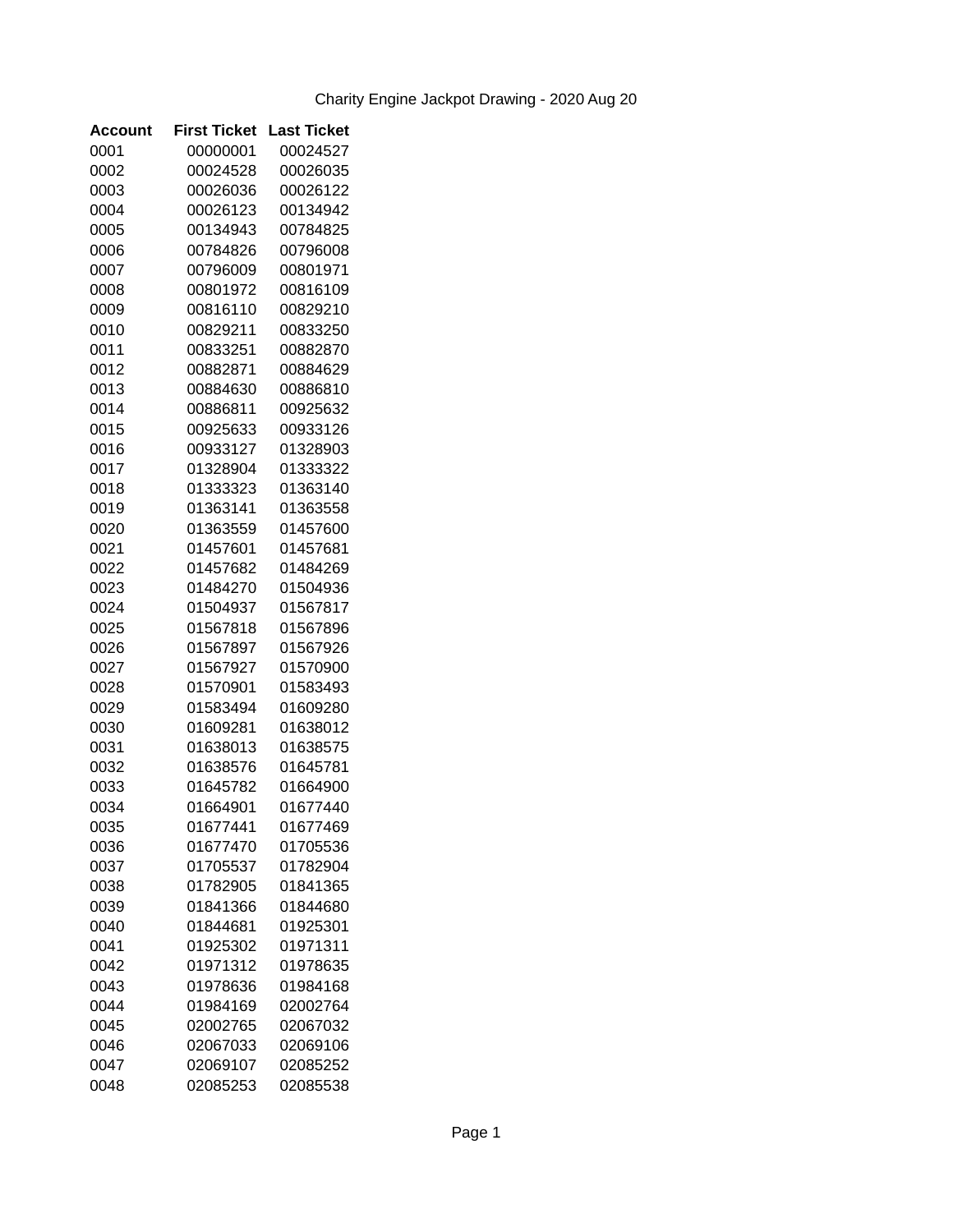| 0049 | 02085539 | 02088791 |
|------|----------|----------|
| 0050 | 02088792 | 02139328 |
| 0051 | 02139329 | 02160221 |
| 0052 | 02160222 | 02160414 |
| 0053 | 02160415 | 02299813 |
| 0054 | 02299814 | 02303046 |
| 0055 | 02303047 | 02303262 |
| 0056 | 02303263 | 02308587 |
| 0057 | 02308588 | 02309663 |
| 0058 | 02309664 | 02494884 |
| 0059 | 02494885 | 02496271 |
| 0060 | 02496272 | 02511127 |
| 0061 | 02511128 | 02511275 |
| 0062 | 02511276 | 02514957 |
| 0063 | 02514958 | 02547908 |
| 0064 | 02547909 | 02576490 |
| 0065 | 02576491 | 02583462 |
| 0066 | 02583463 | 02584480 |
| 0067 | 02584481 | 02670354 |
| 0068 | 02670355 | 02811090 |
| 0069 | 02811091 | 02923462 |
| 0070 | 02923463 | 02992500 |
| 0071 | 02992501 | 02998428 |
| 0072 | 02998429 | 03017778 |
| 0073 | 03017779 | 03018157 |
| 0074 | 03018158 | 03018275 |
| 0075 | 03018276 | 03036722 |
| 0076 | 03036723 | 03065772 |
| 0077 | 03065773 | 03106614 |
| 0078 | 03106615 | 03113089 |
| 0079 | 03113090 | 03113824 |
| 0080 | 03113825 | 03134085 |
| 0081 | 03134086 | 03538182 |
| 0082 | 03538183 | 03555957 |
| 0083 | 03555958 | 03556724 |
| 0084 | 03556725 | 03558208 |
| 0085 | 03558209 | 03559918 |
| 0086 | 03559919 | 03559949 |
| 0087 | 03559950 | 03563484 |
| 0088 | 03563485 | 03563668 |
| 0089 | 03563669 | 03673774 |
| 0090 | 03673775 | 03757747 |
| 0091 | 03757748 | 03780296 |
| 0092 | 03780297 | 03782538 |
| 0093 | 03782539 | 03846490 |
| 0094 | 03846491 | 03914945 |
| 0095 | 03914946 | 04015853 |
| 0096 | 04015854 | 04024787 |
| 0097 | 04024788 | 04044129 |
|      |          |          |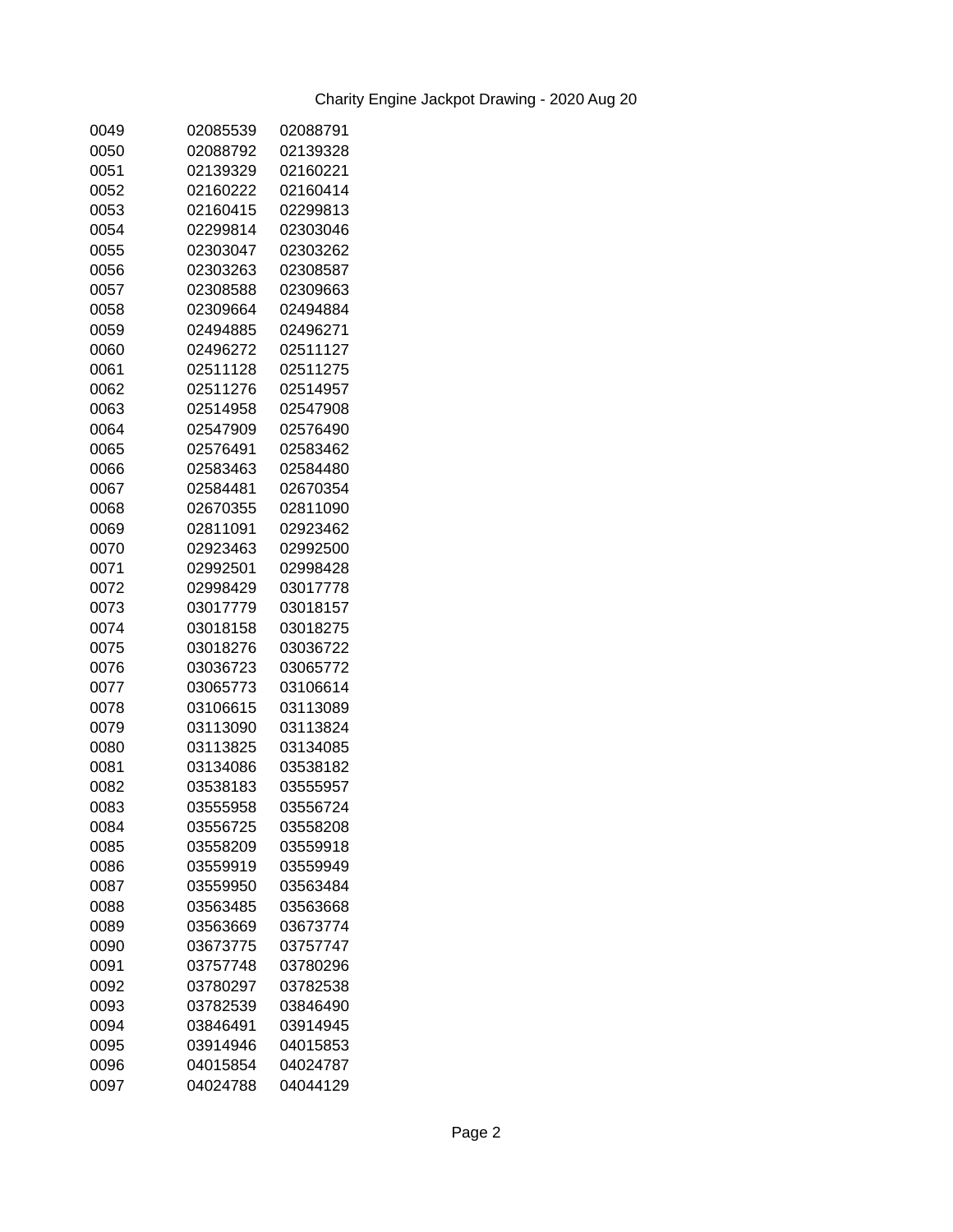| 0098 | 04044130 | 04057505 |
|------|----------|----------|
| 0099 | 04057506 | 04090788 |
| 0100 | 04090789 | 04118309 |
| 0101 | 04118310 | 04118413 |
| 0102 | 04118414 | 04118483 |
| 0103 | 04118484 | 04118828 |
| 0104 | 04118829 | 04122044 |
| 0105 | 04122045 | 04167282 |
| 0106 | 04167283 | 04194435 |
| 0107 | 04194436 | 04199130 |
| 0108 | 04199131 | 04203649 |
| 0109 | 04203650 | 04205666 |
| 0110 | 04205667 | 04288909 |
| 0111 | 04288910 | 04295629 |
| 0112 | 04295630 | 04311748 |
| 0113 | 04311749 | 04353722 |
| 0114 | 04353723 | 04430085 |
| 0115 | 04430086 | 04801588 |
| 0116 | 04801589 | 04805163 |
| 0117 | 04805164 | 04805209 |
| 0118 | 04805210 | 04836601 |
| 0119 | 04836602 | 04984615 |
| 0120 | 04984616 | 04988732 |
| 0121 | 04988733 | 05693018 |
| 0122 | 05693019 | 05741224 |
| 0123 | 05741225 | 05928393 |
| 0124 | 05928394 | 05929631 |
| 0125 | 05929632 | 06015464 |
| 0126 | 06015465 | 06090339 |
| 0127 | 06090340 | 06091211 |
| 0128 | 06091212 | 06091353 |
| 0129 | 06091354 | 06687167 |
| 0130 | 06687168 | 06689487 |
| 0131 | 06689488 | 06722009 |
| 0132 | 06722010 | 06812267 |
| 0133 | 06812268 | 06828310 |
| 0134 | 06828311 | 06838988 |
| 0135 | 06838989 | 06862656 |
| 0136 | 06862657 | 06876101 |
| 0137 | 06876102 | 06894020 |
| 0138 | 06894021 | 06894651 |
| 0139 | 06894652 | 06949565 |
| 0140 | 06949566 | 06973018 |
| 0141 | 06973019 | 06973979 |
| 0142 | 06973980 | 06977977 |
| 0143 | 06977978 | 06998937 |
| 0144 | 06998938 | 07001483 |
| 0145 | 07001484 | 07028987 |
| 0146 | 07028988 | 07053220 |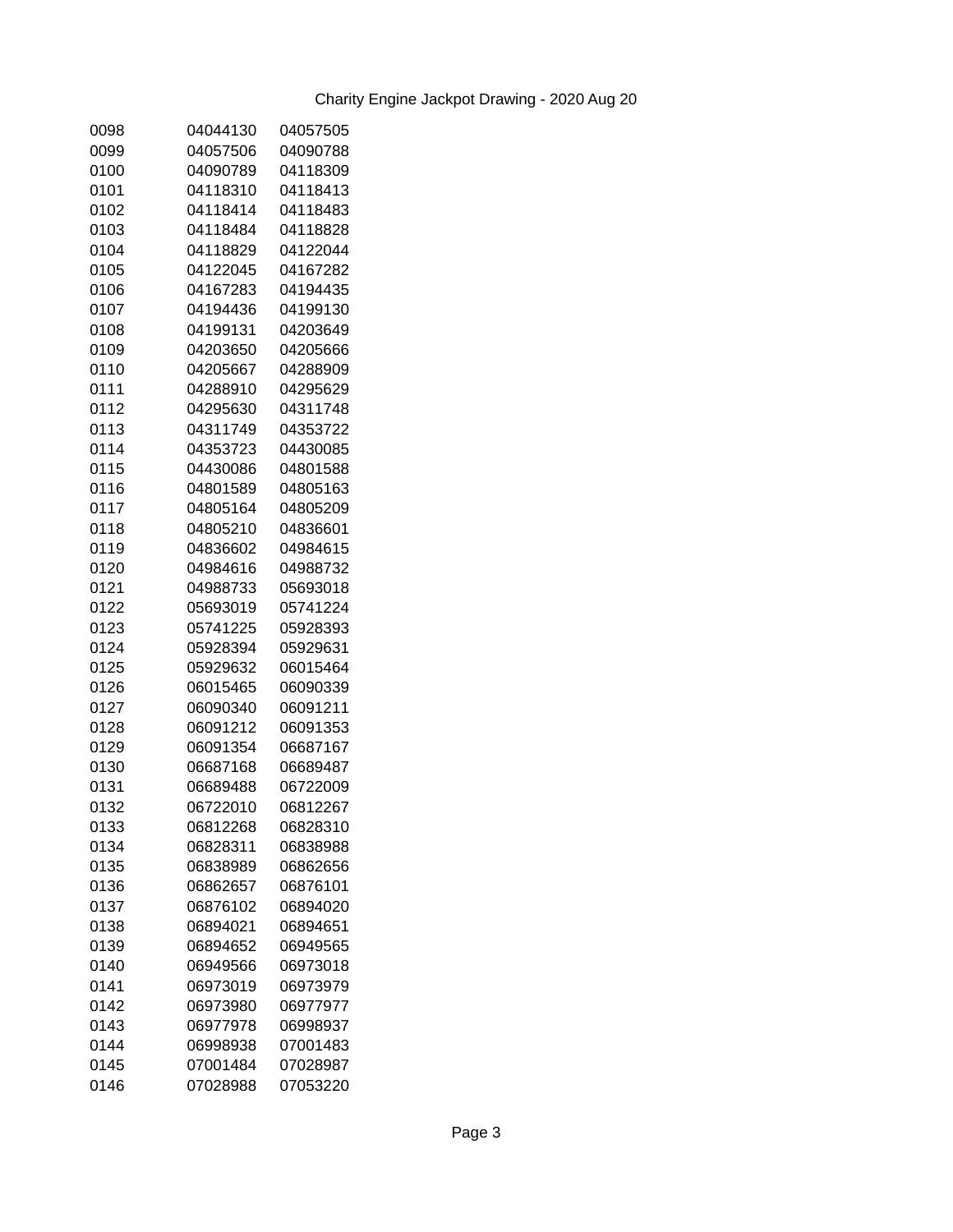| 0147 | 07053221 | 07069154 |
|------|----------|----------|
| 0148 | 07069155 | 07086591 |
| 0149 | 07086592 | 07099497 |
| 0150 | 07099498 | 07111760 |
| 0151 | 07111761 | 07190237 |
| 0152 | 07190238 | 07448397 |
| 0153 | 07448398 | 07462292 |
| 0154 | 07462293 | 07495133 |
| 0155 | 07495134 | 07572401 |
| 0156 | 07572402 | 07572744 |
| 0157 | 07572745 | 07583949 |
| 0158 | 07583950 | 07609921 |
| 0159 | 07609922 | 07618305 |
| 0160 | 07618306 | 07628976 |
| 0161 | 07628977 | 07651263 |
| 0162 | 07651264 | 07661756 |
| 0163 | 07661757 | 07682483 |
| 0164 | 07682484 | 07700629 |
| 0165 | 07700630 | 07766462 |
| 0166 | 07766463 | 07810737 |
| 0167 | 07810738 | 07853595 |
| 0168 | 07853596 | 07861586 |
| 0169 | 07861587 | 07949286 |
| 0170 | 07949287 | 07958821 |
| 0171 | 07958822 | 07968523 |
| 0172 | 07968524 | 07970294 |
| 0173 | 07970295 | 07983632 |
| 0174 | 07983633 | 07983741 |
| 0175 | 07983742 | 07983938 |
| 0176 | 07983939 | 08000183 |
| 0177 | 08000184 | 08032068 |
| 0178 | 08032069 | 08288416 |
| 0179 | 08288417 | 08357649 |
| 0180 | 08357650 | 08372391 |
| 0181 | 08372392 | 08398964 |
| 0182 | 08398965 | 08410547 |
| 0183 | 08410548 | 08412708 |
| 0184 | 08412709 | 08423696 |
| 0185 | 08423697 | 08426092 |
| 0186 | 08426093 | 08431432 |
| 0187 | 08431433 | 08529660 |
| 0188 | 08529661 | 08558741 |
| 0189 | 08558742 | 08647205 |
| 0190 | 08647206 | 08652503 |
| 0191 | 08652504 | 08677564 |
| 0192 | 08677565 | 08719680 |
| 0193 | 08719681 | 08778981 |
| 0194 | 08778982 | 08786382 |
| 0195 | 08786383 | 08801793 |
|      |          |          |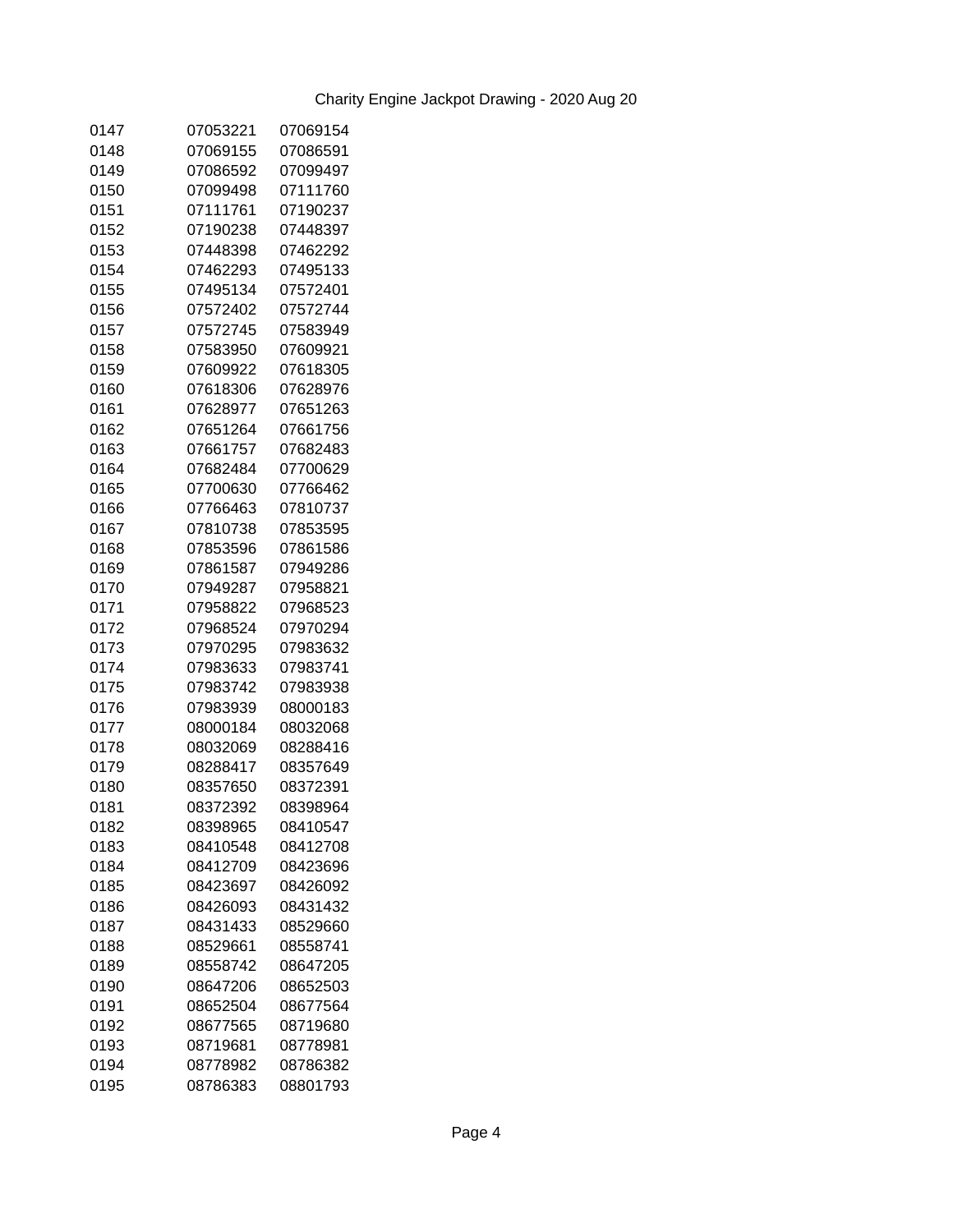| 0196 | 08801794 | 08832234 |
|------|----------|----------|
| 0197 | 08832235 | 08840654 |
| 0198 | 08840655 | 09108955 |
| 0199 | 09108956 | 09109513 |
| 0200 | 09109514 | 09117572 |
| 0201 | 09117573 | 09720432 |
| 0202 | 09720433 | 09740337 |
| 0203 | 09740338 | 09741080 |
| 0204 | 09741081 | 09770705 |
| 0205 | 09770706 | 09797473 |
| 0206 | 09797474 | 09925753 |
| 0207 | 09925754 | 09933114 |
| 0208 | 09933115 | 09933135 |
| 0209 | 09933136 | 09954257 |
| 0210 | 09954258 | 10008738 |
| 0211 | 10008739 | 10008884 |
| 0212 | 10008885 | 10009780 |
| 0213 | 10009781 | 10038190 |
| 0214 | 10038191 | 10064389 |
| 0215 | 10064390 | 10121682 |
| 0216 | 10121683 | 10137249 |
| 0217 | 10137250 | 10152224 |
| 0218 | 10152225 | 10152724 |
| 0219 | 10152725 | 10453377 |
| 0220 | 10453378 | 10453910 |
| 0221 | 10453911 | 10459197 |
| 0222 | 10459198 | 10470958 |
| 0223 | 10470959 | 10471229 |
| 0224 | 10471230 | 10597345 |
| 0225 | 10597346 | 10608374 |
| 0226 | 10608375 | 10614798 |
| 0227 | 10614799 | 10614988 |
| 0228 | 10614989 | 10630690 |
| 0229 | 10630691 | 10698639 |
| 0230 | 10698640 | 10790169 |
| 0231 | 10790170 | 11056454 |
| 0232 | 11056455 | 11072003 |
| 0233 | 11072004 | 11121842 |
| 0234 | 11121843 | 11141763 |
| 0235 | 11141764 | 11160779 |
| 0236 | 11160780 | 11162057 |
| 0237 | 11162058 | 11282395 |
| 0238 | 11282396 | 11651842 |
| 0239 | 11651843 | 11667614 |
| 0240 | 11667615 | 11688899 |
| 0241 | 11688900 | 11789594 |
| 0242 | 11789595 | 11791223 |
| 0243 | 11791224 | 11831382 |
| 0244 | 11831383 | 11877385 |
|      |          |          |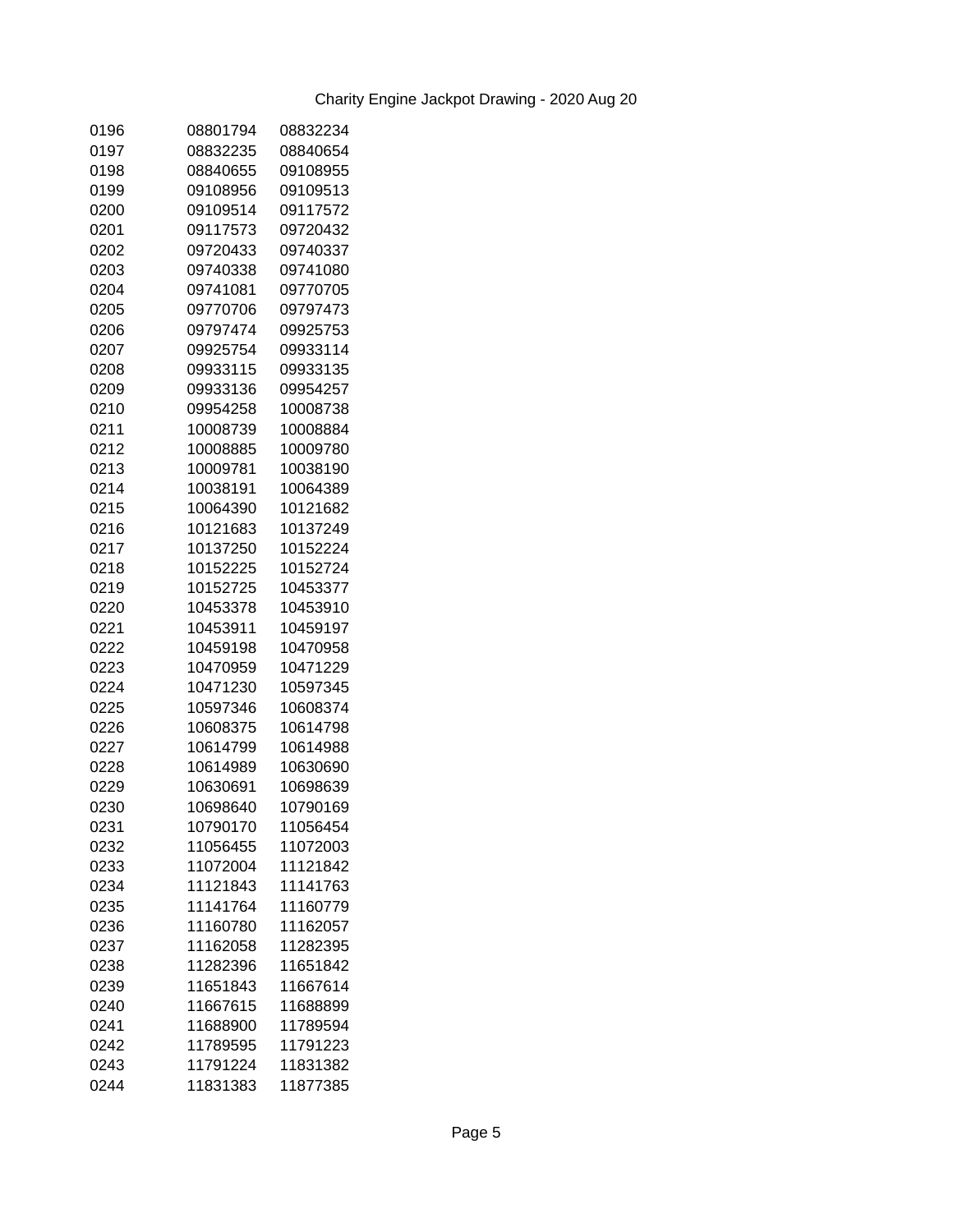| 0245 | 11877386 | 12183513 |
|------|----------|----------|
| 0246 | 12183514 | 12187475 |
| 0247 | 12187476 | 12189366 |
| 0248 | 12189367 | 12214706 |
| 0249 | 12214707 | 12214776 |
| 0250 | 12214777 | 12311587 |
| 0251 | 12311588 | 12402465 |
| 0252 | 12402466 | 13142559 |
| 0253 | 13142560 | 13188610 |
| 0254 | 13188611 | 13225228 |
| 0255 | 13225229 | 13238435 |
| 0256 | 13238436 | 13241034 |
| 0257 | 13241035 | 13360393 |
| 0258 | 13360394 | 13455671 |
| 0259 | 13455672 | 13490012 |
| 0260 | 13490013 | 13504686 |
| 0261 | 13504687 | 13595499 |
| 0262 | 13595500 | 13597395 |
| 0263 | 13597396 | 13643791 |
| 0264 | 13643792 | 13643940 |
| 0265 | 13643941 | 13649480 |
| 0266 | 13649481 | 13657634 |
| 0267 | 13657635 | 13678503 |
| 0268 | 13678504 | 13681432 |
| 0269 | 13681433 | 13683153 |
| 0270 | 13683154 | 13691518 |
| 0271 | 13691519 | 14062504 |
| 0272 | 14062505 | 14069049 |
| 0273 | 14069050 | 14069134 |
| 0274 | 14069135 | 14155779 |
| 0275 | 14155780 | 14200265 |
| 0276 | 14200266 | 14200721 |
| 0277 | 14200722 | 14201888 |
| 0278 | 14201889 | 14204635 |
| 0279 | 14204636 | 14208631 |
| 0280 | 14208632 | 14211890 |
| 0281 | 14211891 | 14225212 |
| 0282 | 14225213 | 14247492 |
| 0283 | 14247493 | 14255367 |
| 0284 | 14255368 | 14368481 |
| 0285 | 14368482 | 14370495 |
| 0286 | 14370496 | 14419027 |
| 0287 | 14419028 | 14434265 |
| 0288 | 14434266 | 14438258 |
| 0289 | 14438259 | 14455346 |
| 0290 | 14455347 | 14456934 |
| 0291 | 14456935 | 14482173 |
| 0292 | 14482174 | 14534432 |
| 0293 | 14534433 | 14551435 |
|      |          |          |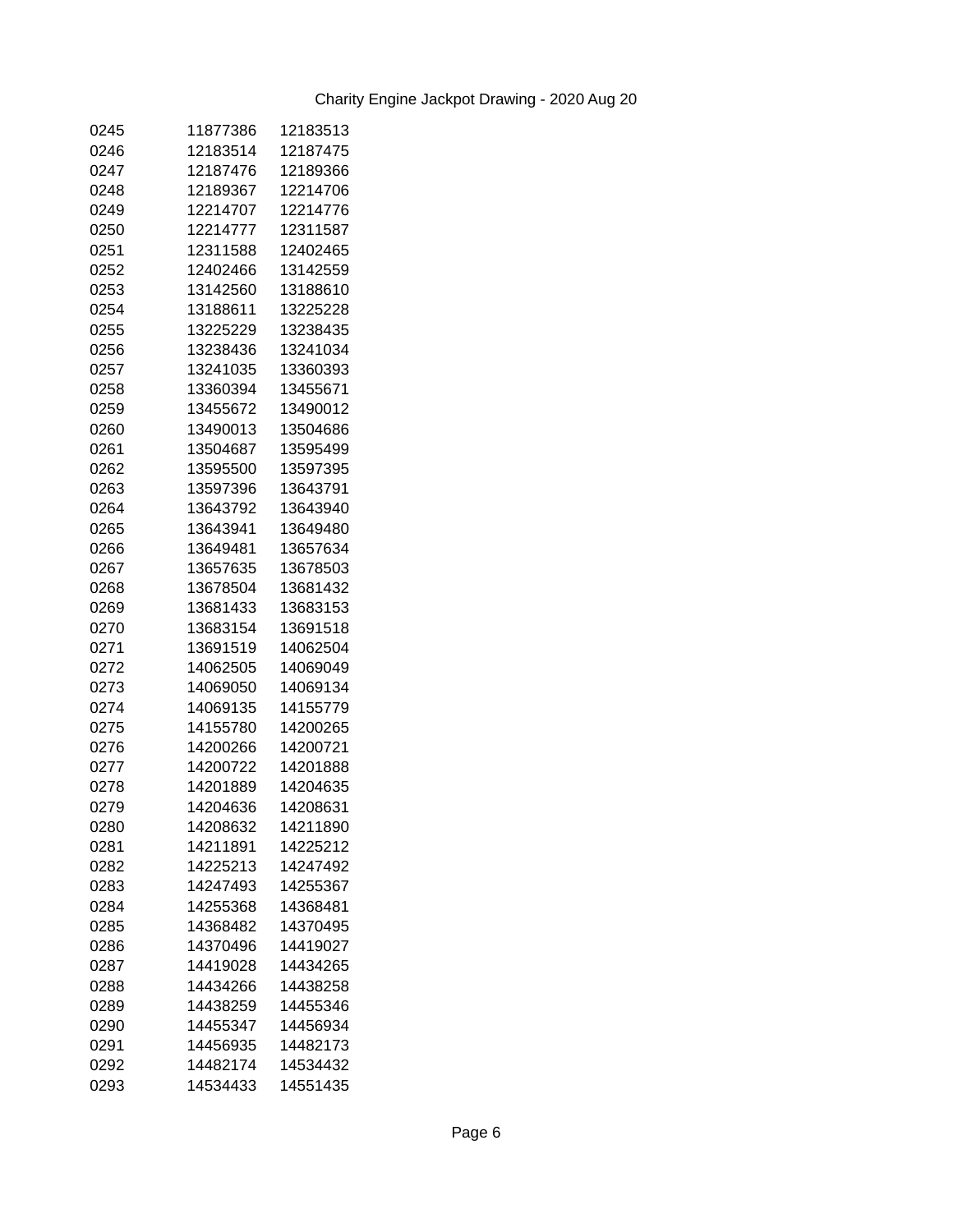| 0294 | 14551436 | 14552284 |
|------|----------|----------|
| 0295 | 14552285 | 14553328 |
| 0296 | 14553329 | 14616281 |
| 0297 | 14616282 | 14654767 |
| 0298 | 14654768 | 14654770 |
| 0299 | 14654771 | 14655683 |
| 0300 | 14655684 | 14656879 |
| 0301 | 14656880 | 14657288 |
| 0302 | 14657289 | 14657386 |
| 0303 | 14657387 | 14665213 |
| 0304 | 14665214 | 14667736 |
| 0305 | 14667737 | 14789296 |
| 0306 | 14789297 | 14817205 |
| 0307 | 14817206 | 14850810 |
| 0308 | 14850811 | 14851507 |
| 0309 | 14851508 | 14867884 |
| 0310 | 14867885 | 14873789 |
| 0311 | 14873790 | 14874119 |
| 0312 | 14874120 | 14894264 |
| 0313 | 14894265 | 14907908 |
| 0314 | 14907909 | 14996293 |
| 0315 | 14996294 | 15292459 |
| 0316 | 15292460 | 15419396 |
| 0317 | 15419397 | 15457608 |
| 0318 | 15457609 | 15480125 |
| 0319 | 15480126 | 15482464 |
| 0320 | 15482465 | 15505908 |
| 0321 | 15505909 | 15514106 |
| 0322 | 15514107 | 15523825 |
| 0323 | 15523826 | 15526177 |
| 0324 | 15526178 | 15542660 |
| 0325 | 15542661 | 15542662 |
| 0326 | 15542663 | 15598983 |
| 0327 | 15598984 | 15617548 |
| 0328 | 15617549 | 15617787 |
| 0329 | 15617788 | 15620445 |
| 0330 | 15620446 | 15621564 |
| 0331 | 15621565 | 15629021 |
| 0332 | 15629022 | 15633889 |
| 0333 | 15633890 | 15637275 |
| 0334 | 15637276 | 15745539 |
| 0335 | 15745540 | 15751799 |
| 0336 | 15751800 | 15897345 |
| 0337 | 15897346 | 15930192 |
| 0338 | 15930193 | 15934606 |
| 0339 | 15934607 | 15935327 |
| 0340 | 15935328 | 15969152 |
| 0341 | 15969153 | 15969467 |
| 0342 | 15969468 | 15994200 |
|      |          |          |